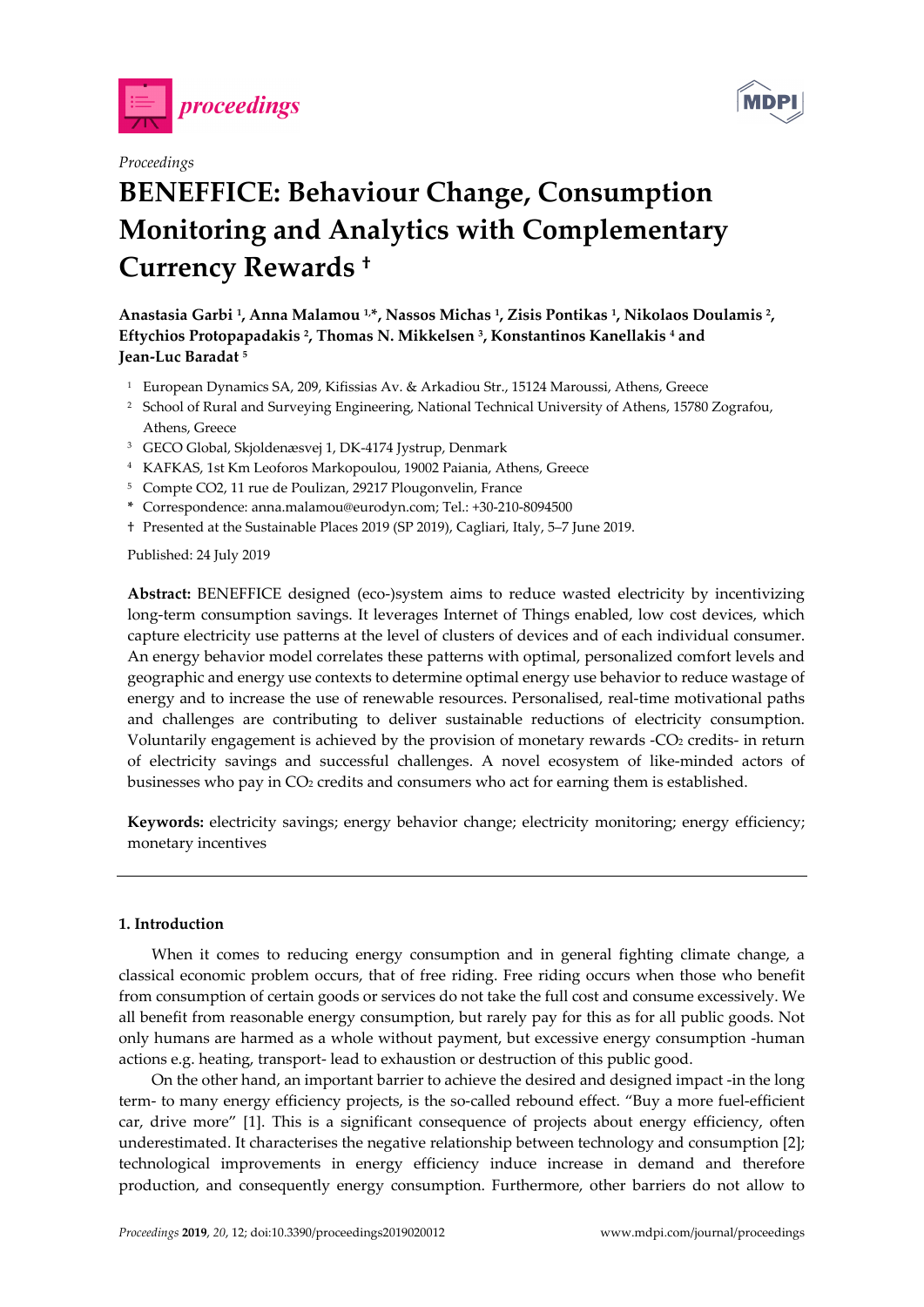achieve the desired impact: For example, companies, when asked to reduce energy, fear added costs and loss of competitiveness and threaten with relocation and job cuts. Environment ministers advocate high-level actions but industry ministers counter that they are not affordable—in fact, the former would suggest the best way to reduce energy waste would be to increase its price, but no other ministry would dare to implement this policy as it "sounds" less social.

Free-riding and rebound effect are among barriers critically undermining the Paris Climate Conference Agreement [3], which seeks to limit global warming increase to 1.5  $^{\circ}$ C, and EC policies that aim at reducing energy consumption. Several economic approaches and business models have been implemented to date. Despite all these and the submitted plans of countries—the objective of energy reduction is unreachable. Even if existing country commitments are all met, the  $CO<sub>2</sub>$  is forecasted to rise by 2.6–3.1  $\degree$ C [4]. The risk for humanity due to global warming and climate change remains high, and the consequences dangerous and expensive. Time is getting short to find the appropriate approaches that will allow to rapidly overturn this trend.

Energy consumers have traditionally been considered passive users, rather than influential part of the Energy System [5]. Several efforts [6] that have studied user behaviour and the impact on energy, revealed that effective promotion of energy-conscious behaviour reduced energy consumption by over 10%, while energy efficient behaviours accounted for 51%, 31% and 11% of the variance in heat and electricity respectively. Consistent with EU's 2020 Energy Strategy, it is of utmost importance to place energy consumers at the center of the Energy System [7], engage them through better understanding, information and market transformation, and activate them through innovative products, services and incentives [8].

Most energy consumers are currently not engaged, believe they have little to gain from engaging and have little confidence in market actors [9]. It is a reality that for most people their only interaction with the energy supply is when they must pay a bill or deal with a big problem [10]. Consumers need appropriate frames of reference to determine if their energy consumption is excessive. They should have a good understanding of the effort needed to achieve energy efficiency and the resulting advantages in terms of energy consumption [11]. However, today consumers have little way of knowing which of their everyday behaviour contributes most to their energy consumption, or what the simplest ways to reduce their energy footprint are [12]. And still, even when householders have access to information regarding their energy use, these should be coupled with tips on the most effective ways to waste less energy, by motivating people to take action [13]. Their awareness should also be raised as to that comfort and energy efficiency are not conflicting goals, but can be pursued simultaneously [14].

However, awareness and guidance alone are not enough; further incentives are needed to actually change the consumer's behaviour. In this paper, a framework that is composed of a system and business ecosystem that aim to change consumers' behavior at home in the long term, towards reduced wastage electricity and increase the use of renewable resources in the energy mix is described. This framework has been developed as part of the BENEFFICE project (http://www.beneffice.eu). BENEFFICE designed (eco-)system aims to reduce wasted electricity by incentivizing long-term consumption savings. It leverages Internet of Things (IOT) enabled, low cost devices which capture electricity use patterns at the level of clusters of devices and of each individual consumer. An energy behavior model correlates these patterns with optimal, personalized comfort levels and geographic and energy use contexts to determine optimal energy use behavior to reduce wastage of energy and to increase the use of renewable resources. Personalised, real-time motivational paths and challenges are contributing to deliver sustainable reductions of electricity consumption. Voluntarily engagement is achieved by the provision of monetary rewards -  $CO<sub>2</sub>$ credits- in return of electricity savings and successful challenges. A novel ecosystem of like-minded actors of businesses who pay in CO<sub>2</sub> credits and consumers who act for earning them is established.

The remainder of this paper is organized as follows: in Section 2, the BENEFFICE architecture and system design is presented. In Section 3, the BENEFFICE components that comprise the architecture are described in terms of functionality and brief implementation approach. In Section 4, the BENEFFICE business models are presented in terms of a model ecosystem which presents the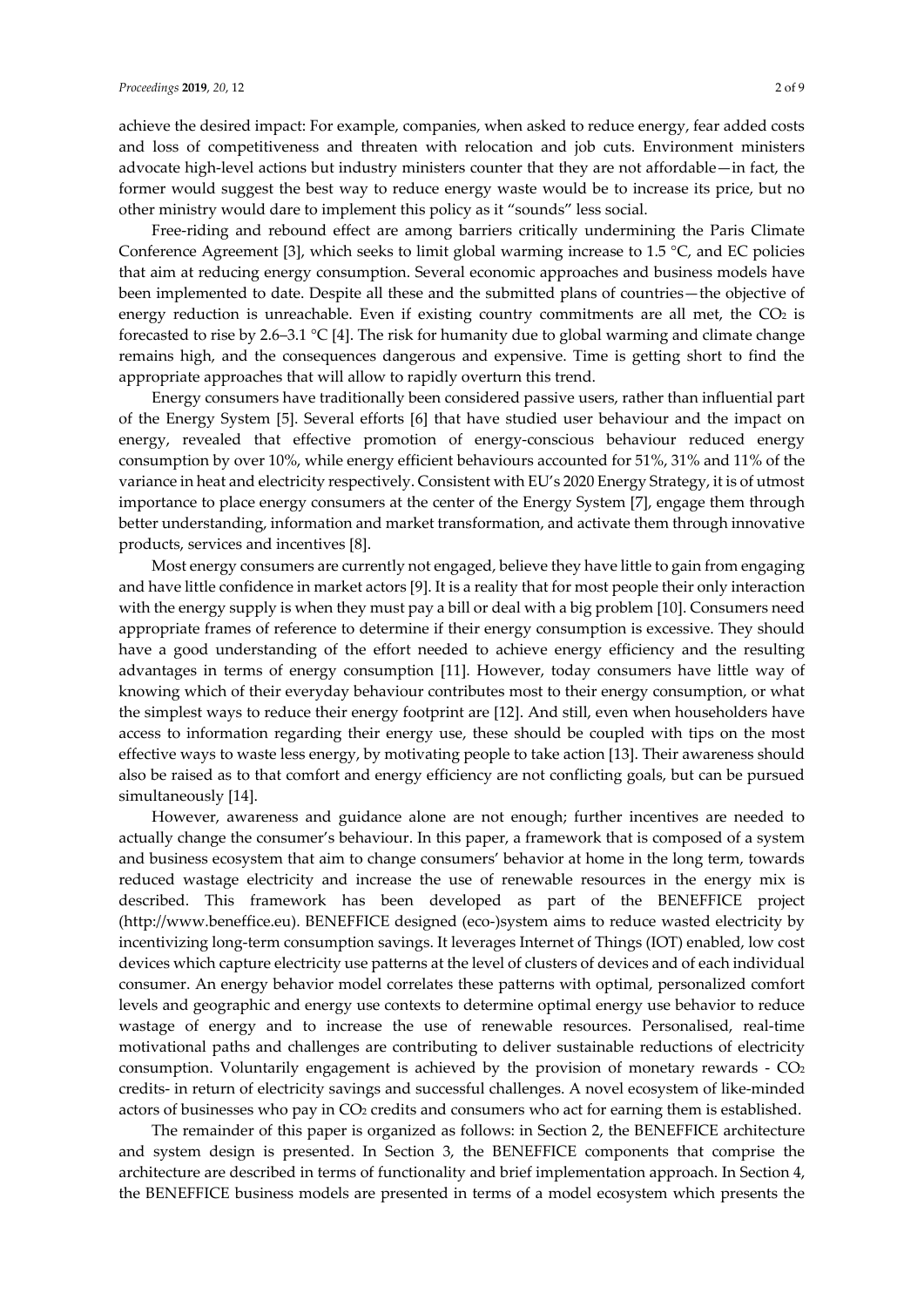role and value of the actors involved. In Section 5, a discussion on the innovation that BENEFFICE aims to bring is presented as a concluding paragraph.

### **2. BENEFFICE System Architecture and Design**

The BENEFFICE project provides a low- cost, integrated IOT solution for the measurement and monitoring of the residential energy consumption with aim to incentivise energy efficient behavior. It exploits behavioural model analysis, non-intrusive load monitoring and disaggregation algorithms, green energy scheduling, personalised recommendations/ challenges and the use of an alternative CO<sub>2</sub> currency.

The residential consumers procure a set of devices that will be easy to install in their residences, connect and communicate with. The measurements are retrieved through a local gateway device and stored to the BENEFFICE platform backend. Data processing applications -Energy Disaggregation, Data Analytics, Behavioural model, Recommendation Engine, Green energy scheduling-, access the data in the BENEFFICE platform backend through provided APIs.

The residential consumers use the BENEFFICE mobile application, create a profile providing some information related to their energy consumption and are able to continuously monitor their energy consumption. In addition, they receive recommended actions and challenges for improving consumption based on their personal preferences. Successfully adopting them in everyday life results in earning CO2 credits, which can be exchanged to Euros or spent within the BENEFFICE ecosystem, by using the CO2 Credit Management System. The BENEFFICE eco-system unifies different actors and interdisciplinary modules which will be presented in Section 3 and converges into an overall framework that aims to incentivise voluntarily actions to the residential consumers related to energy efficiency by providing a friendly and useful mobile application.

In a high level the BENEFFICE platform consist of four main parts which are the following:

### 1. **Residential Components**: These consist of:

- The sensing components (Internet of Things devices) to be installed in the consumers' residences and measure: the total energy consumption of the residence, the indoor temperature and the gas consumption related to heating.
- The external systems that provide additional data and measurements namely the region climate conditions and the Energy production from Renewable Energy Sources (where available).
- The BENEFFICE gateway device to be installed in each residence in order to collect and forward all measurements to the backend for storage and further processing.
- 2. **BENEFFICE platform backend (Esthes.is)**: This is a multi service platform which handles the data collection of the sensing components and the external systems through the gateway device and is responsible to store the data, to manage the deployed residential gateways and to provide APIs access to all the other Data Processing Applications. In addition, the platform backend is responsible to store the consumer's input (i.e. profile, preferences, energy consumption related behaviour etc.) and also sent the outcomes of the Data Processing Applications (i.e. disagreggation results, recommendations, challenges, notifications etc.) for display to the BENEFFICE mobile application.
- 3. **Data Processing Applications**: these include all BENEFFICE modules which consume /process data that are stored in the platform back end (obtained from the sensing components, the external systems or provided by the consumer). These are the Energy Disaggregation algorithm, the Data Analytics, the Behavioural model, the Recommendation Engine and the Green energy scheduling.
- 4. The **BENEFFICE mobile application** is the main interface that the residential consumers use in order to interact with the BENEFFICE platform. It collects the consumers' input (i.e. information about their energy consumption behaviour, preferences or actions) and send it to the platform backend to be stored. It also displays energy measurements, disaggregation results, recommendations, challenges and earned  $CO<sub>2</sub>$  credits to the consumers. The  $CO<sub>2</sub>$  credit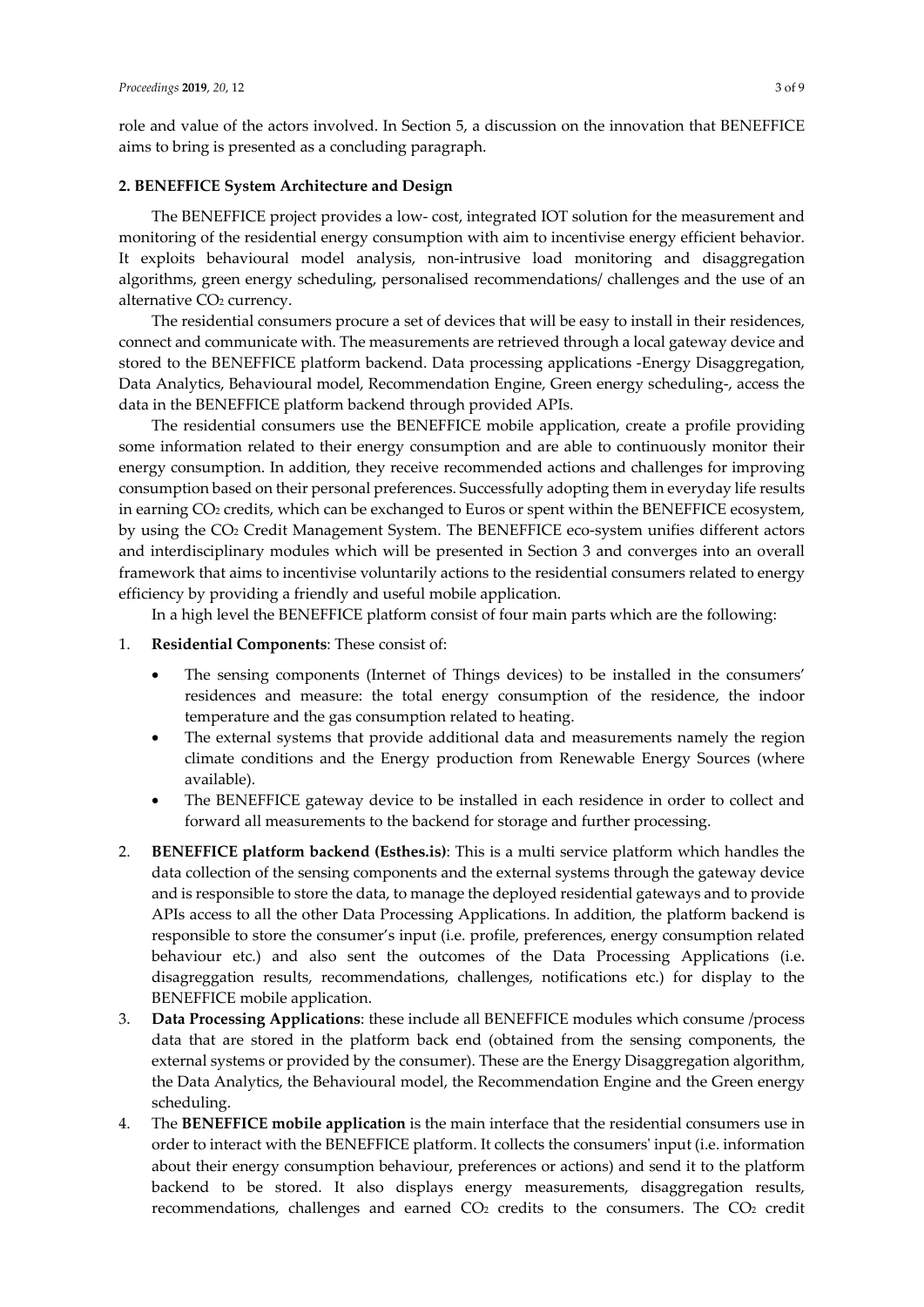management system enables the circulation of the CO<sub>2</sub> currency within the BENEFFICE ecosystem.

The overall BENEFFICE functional architecture is presented in Figure 1.



**Figure 1.** BENEFFICE system architecture and design.

#### **3. BENEFFICE Components Description**

As presented in the previous Section, the BENEFFICE platform is formulated by various modules. A functionality overview of each of these modules is provided below.

The **Sensing Components** (Sensing hardware and software gateway) are based on existing, inexpensive commercial sensors and technologies integrated within the Esthes.is modular platform. The hardware kit that is easy to install and directly interconnected with the platform backend, is low cost suitable for wide-scale adoption.

The **Energy disaggregation** algorithm disaggregates the total consumed power, providing information about energy usage per cluster of devices (9 categories in total) in each residence. The disaggregation approach allows consumers to identify the most energy consuming devices and activities which are targeted by the recommendations and challenges [15].

The **Data Analytics** technologies and techniques aim at identifying patterns (i.e. seasonal, temporal and at appliances' cluster's level) of consumer's behavior. Then, a higher-level analysis is performed among consumers, exploiting statistical distances, and comparison of individual patterns. Thus, data analysis is a complex procedure, where the information gained per consumer is a combination between statistical analysis from energy disaggregation outcomes and information derived from external data and basic consumer profile information. The Data Analytics also calculates the energy savings and CO2 Credits earned per consumer.

The **multi-factorial Behavioural Model** is the strategical layer of the BENEFFICE engagement approach and based on continuous interventions, communications and incentives triggered by observations of data, actual consumer behaviour and responses in correspondence with them. A segmentation profile is created, which determines the way the communication is presented.

The **Recommendation Engine** implements the behavioural model derived recommendations and challenges that motivate a consumer to reduce energy consumption, in a meaningful way according to his/her consumption patterns. It exploits all available information from energy disaggregation, data analytics and provides personalised recommendations and challenges to improve energy consumption performance and earn  $CO<sub>2</sub>$  Credits. The system is dynamic, as the recommendation/challenges are based on the consumer's behaviour. If the system observes a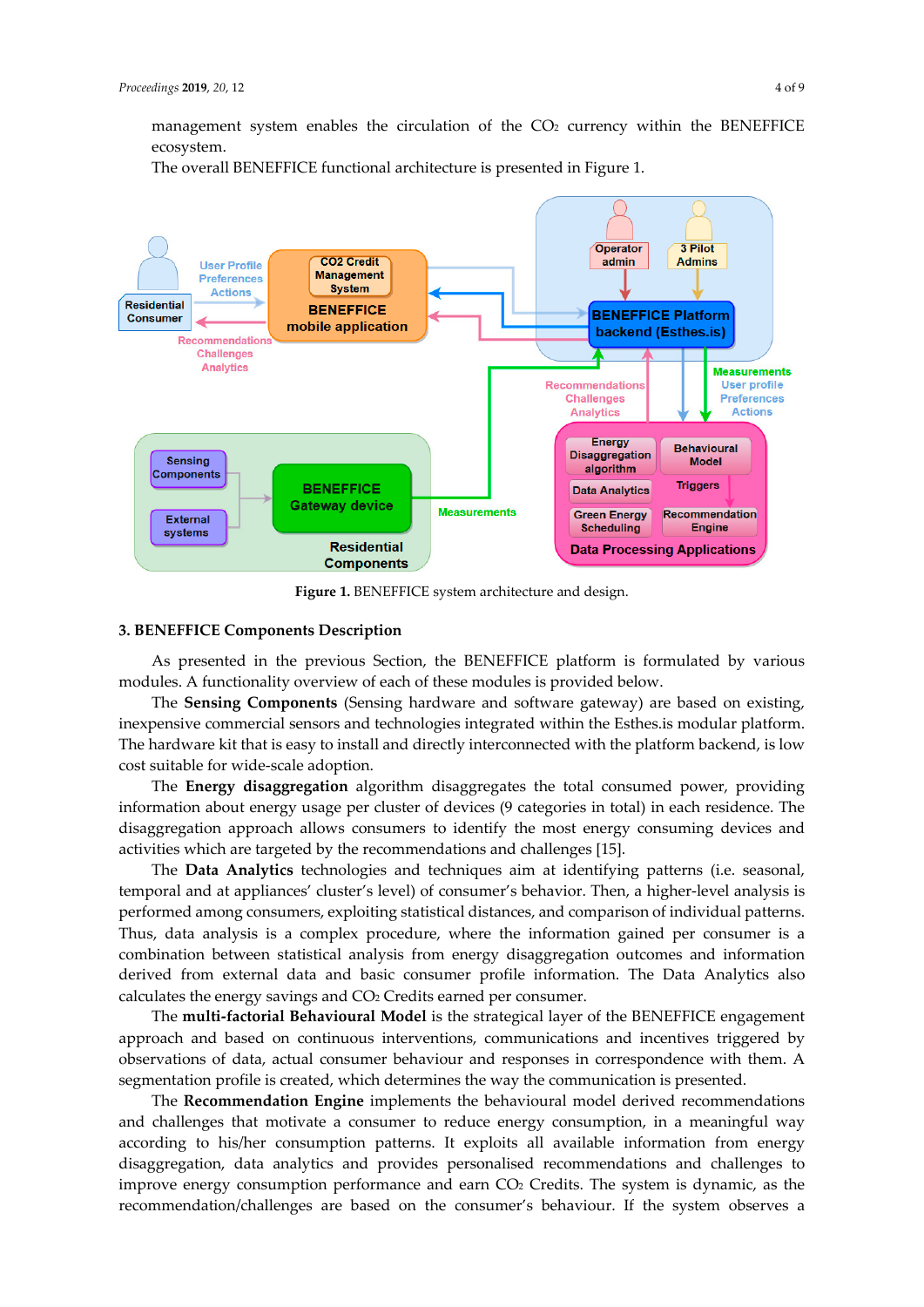changing consumer's behaviour during the process, it adapts its recommendations/challenges so as to fit with consumer's modified profile.

The **Green Energy Scheduling** promotes the utilization of appliances in a household, according to specific consumers' patterns considering the forecasted renewable energy production. It is implemented by adopting the concept of sources reallocation using a variety of algorithms as greedy algorithms and convex programming. Given a set of tasks that has to be done during a day (e.g. cooking, laundry, vacuum, etc.), the Green Energy Scheduling aims to minimize operational overlaps, which result in consumption peaks, ensuring that the energy demand is covered using the existing renewable energy sources. Additional constraints imposed by the consumer explicitly or implicitly are considered, exploiting the outputs of the Data Analytics.

The **Platform Backend** (Esthes.is) is a collection of services, databases and front-end clients that provides access to the stored measurement and consumer related data as well as to the deployed gateway devices. The access is provided by REST APIs specifically tailored to the needs of the modules that call them. The platform backend is designed in an open, modular and scalable architecture and ensures the communication with the gateway device, the mobile application and the Data Processing applications. Moreover, two web applications/interfaces are available: a) the operator admin application that handles the over-the-air (OTA) updates and the remote management of gateways (remote support, updates, debugging etc.) and b) the pilot admin application that provides an admin page customised for each one of the pilot admins in order to monitor the connected devices linked to their residential customers.

The **Mobile Application** offers the direct communication with the consumers providing energy near real-time consumption information through an easy-to-understand visualization and comparative feedback regarding their progress in relation with other consumers. Personalised recommendations and challenges guide the consumers towards a more energy efficient behavior. If the challenges are successfully completed and the goals of increased energy savings or maximized use of renewable energy source are reached, the consumers are awarded with  $CO<sub>2</sub>$  credits.

The CO2 **Credit Management System** is a neo-banking application which enables the management of the CO2 accounts, and allocates CO2 Credits upon verified electricity reduction or increased use of renewable energy, i.e. arising from customer actions to reduce energy wastage and/or replace fossil fuel energy with renewables. This system allows consumers to spend their earned CO2 credits or exchange them with Euros and thus circulate this new currency within the BENEFFICE ecosystem. This system provides incentives to people to fight climate change by circulating the new currency.

BENEFFICE engages with consumers in a wide range of cases, conditions, profiles, etc. while its modular and reconfigurable architecture ensures the wide deployment and applicability.

#### **4. BENEFFICE Business Models and Ecosystem**

The BENEFFICE ecosystem aims to realise a business shift towards the provision of integrated product-services, or credit-based advertising as opposed to the so-far product focus of energy. In this scenario, a utility increases its service portfolio by offering consumption information services facilitated by BENEFFICE framework-, as well as, tailored support for efficient usage -facilitated by the challenges and recommendations-, and CO<sub>2</sub> credit rewards and exchanges within its ecosystem. This contributes to increase revenue and recover loss resulting out of imposed lower energy consumption. The BENEFFICE ecosystem includes partnerships with established businesses-who act as catalysts in the energy landscape-that recognize the potential offered by CO<sub>2</sub> credits both to promote reduced consumption of fossil fuels and to extend their market share by offering a new service with a real environmental added value.

The role and value of each actor in this model ecosystem, is depicted in a business radar as presented in Figure 2, adopting the base/X methodology [16]. The new service is the minting of  $CO<sub>2</sub>$ credits for a green cause; it is a collaborative service delivered by several actors who need to adopt a differentiated business strategy. The business model radar is explained in Tables 1–8.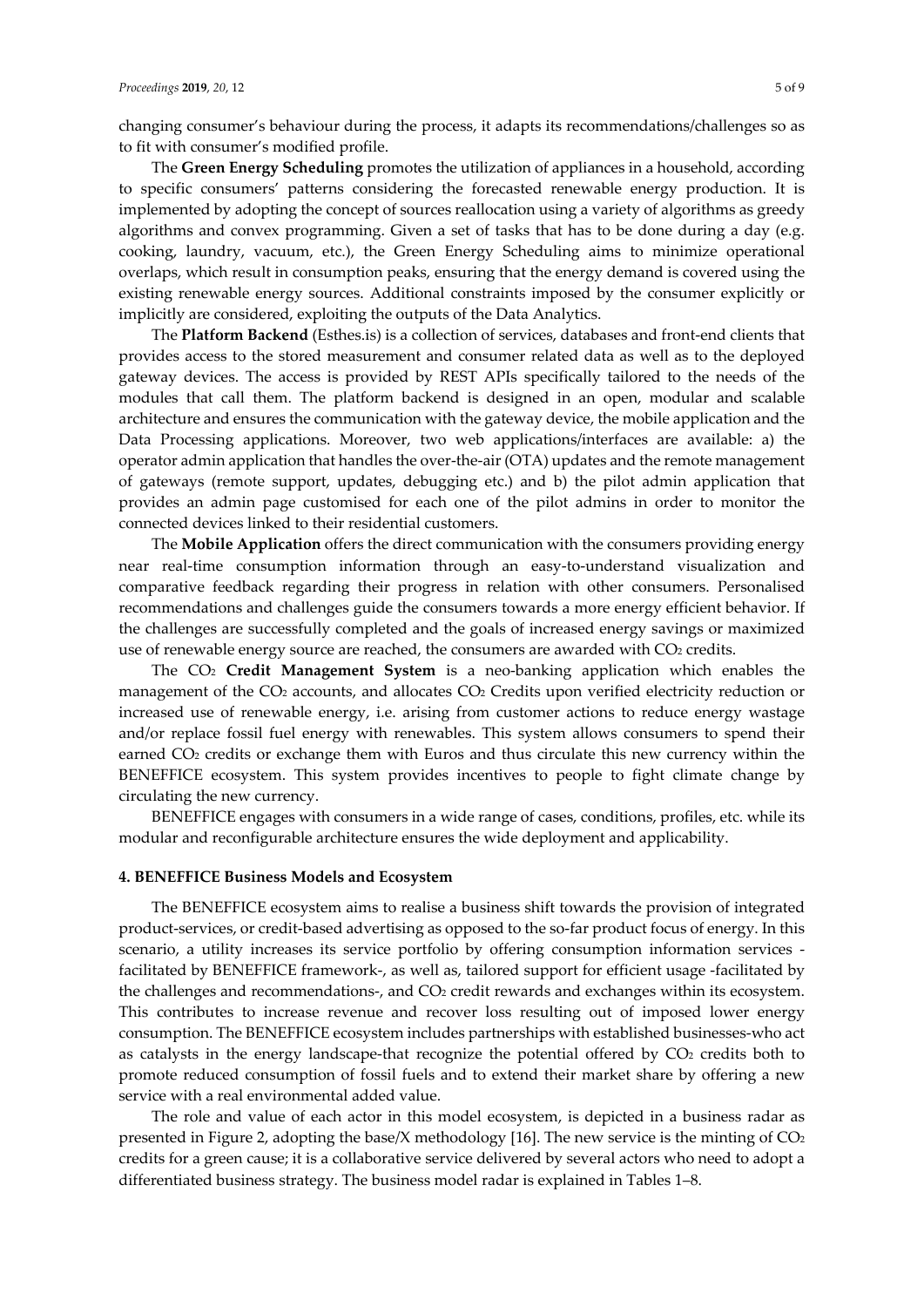

**Table 1.** BENEFFICE service (Centre of the Radar).

| BENEFFICE offers a minting CO <sub>2</sub> service to incentivize long term energy efficient behavior and is |
|--------------------------------------------------------------------------------------------------------------|
| providing services to help consumers to reduce their energy/electricity consumption. It is offered           |
| jointly by traditional (utility) and new players in the energy market that act as catalysts for the          |
| adoption of BENEFFICE solution and benefit from it. Each consumer could become a "hero" of                   |
| climate change by continuously minting CO2s, saving energy and contributing to this green cause.             |
|                                                                                                              |

**Table 2.** Software Supplier (mobile application, platform backend).

|               | The software supplier acts as a data broker which collects data from the sensing            |
|---------------|---------------------------------------------------------------------------------------------|
| Value         | components, external systems and gateway. It offers the united BENEFFICE service that       |
| Proposition   | gathers, stores and makes available all data to the data processing applications. Moreover, |
|               | the mobile application enables the interaction with the residential consumers.              |
| Co-production | Software delivery (BENEFFICE platform and mobile app) and integration. Operation and        |
| activity      | maintenance of the platform                                                                 |
| $Cost (-)/$   | (-) development, maintenance, operation and technical support costs                         |
| benefit $(+)$ | (+) license and maintenance fees                                                            |

**Table 3.** Analytics software supplier: Disaggregation, Data Analytics, Green energy scheduling, Recommendation engine.

| Value                     | Offers the services of Energy Disaggregation and data analytics, implements the |
|---------------------------|---------------------------------------------------------------------------------|
| Proposition               | recommendation engine and the green energy scheduling modules.                  |
| Co-production<br>activity | Software analytics delivery                                                     |
| $Cost (-)/$               | (-) development, maintenance, operation and technical support costs             |
| benefit $(+)$             | (+) license and maintenance fees                                                |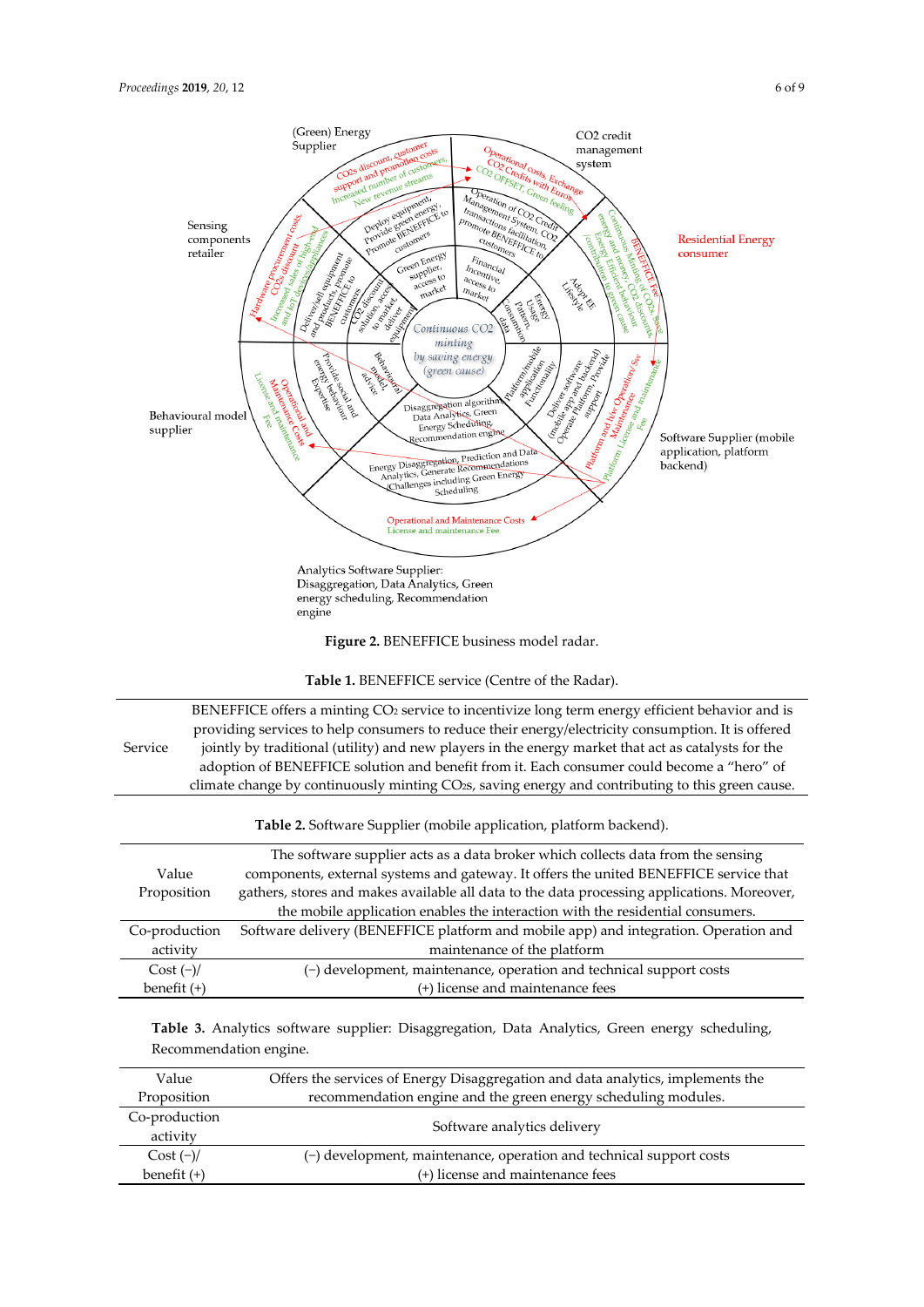| Value                                 | Delivery of the multifactorial behavioural model and advice on how to organise the                                                                                                    |  |  |
|---------------------------------------|---------------------------------------------------------------------------------------------------------------------------------------------------------------------------------------|--|--|
| Proposition                           | communication with the residential consumers (recommendation engine).                                                                                                                 |  |  |
| $Co-$                                 | Based on the expertise in social aspects and energy behavior: creation and update of the<br>multifactorial behavioural model, identification of segments of residential consumers and |  |  |
| production                            | provision of advice on the communication with each segment in order to achieve the                                                                                                    |  |  |
| activity                              | maximum engagement.                                                                                                                                                                   |  |  |
| $Cost (-)/$                           | (-) development, maintenance, operation and technical support costs                                                                                                                   |  |  |
| benefit (+)                           | (+) license and maintenance fees                                                                                                                                                      |  |  |
|                                       |                                                                                                                                                                                       |  |  |
| Table 5. Sensing Components Retailer. |                                                                                                                                                                                       |  |  |
|                                       | Delivers the equipment (sensors, meters, gateway, hardware),                                                                                                                          |  |  |
| Value<br>Proposition                  | Offers CO <sub>2</sub> discount to the residential consumers for certain products (as BENEFFICE                                                                                       |  |  |
|                                       | ecosystem stakeholder)                                                                                                                                                                |  |  |
|                                       | Contributes its customers (to increase the BENEFFICE market penetration)                                                                                                              |  |  |
| Co-production                         | Promoting and selling the BENEFFICE product in its stores and provision of further                                                                                                    |  |  |
| activity                              | advice on how to be more energy efficient (for example the residential consumer will be                                                                                               |  |  |
|                                       | advised to buy appliances with optimum energy consumption using the CO2 discount).                                                                                                    |  |  |
| $Cost (-)/$                           | (-) Hardware procurement costs, CO2 discount                                                                                                                                          |  |  |
| benefit (+)                           | (+) Increased sales of high-end and Internet of Things devices/appliances                                                                                                             |  |  |
|                                       | Table 6. (Green) Energy Supplier.                                                                                                                                                     |  |  |
| Value                                 | Offers green energy                                                                                                                                                                   |  |  |
| Proposition                           | Contributes its customers (to increase the BENEFFICE market penetration)                                                                                                              |  |  |
| Co-production                         | Assist with the deployment of the equipment (meters, sensors, gateway, hardware) in                                                                                                   |  |  |
| activity                              | the residential consumers and promote BENEFFICE product in its customers.                                                                                                             |  |  |
| $Cost (-)/$                           | (-) CO <sub>2</sub> discount, Customer support costs, Promotion costs                                                                                                                 |  |  |
| benefit (+)                           | (+) Increased number of customers, new revenue streams                                                                                                                                |  |  |
|                                       | Table 7. CO <sub>2</sub> credit management system.                                                                                                                                    |  |  |
|                                       | Operates the CO <sub>2</sub> credit management system                                                                                                                                 |  |  |
| Value                                 | Facilitates the CO <sub>2</sub> transactions enabling the CO <sub>2</sub> s to Euros exchange                                                                                         |  |  |
| Proposition                           | Contributes its customers (to increase the BENEFFICE market penetration)                                                                                                              |  |  |
|                                       | Development and Operation of the CO <sub>2</sub> credit management system (neobanking                                                                                                 |  |  |
| Co-production                         | application), Balance maintenance of CO <sub>2</sub> Credits, CO <sub>2</sub> credits transactions facilitation,                                                                      |  |  |
| activity                              | promotion of BENEFFICE to its customers.                                                                                                                                              |  |  |
|                                       | (-) Operational costs, Exchange costs (CO <sub>2</sub> credits with Euros and vice versa)                                                                                             |  |  |
| $Cost (-)/$                           | (+) CO <sub>2</sub> offset, CO <sub>2</sub> circulation/transactions, engagement of new consumers to CO <sub>2S</sub>                                                                 |  |  |
| benefit (+)                           | (possible new customers), leading role in the formulation of a new ecosystem,                                                                                                         |  |  |
|                                       | Contribution to the fight for climate change                                                                                                                                          |  |  |
| Table 8. Residential Energy Consumer. |                                                                                                                                                                                       |  |  |
|                                       | Residential energy consumers offer their energy usage pattern and energy consumption                                                                                                  |  |  |
| Value                                 | measurements for further analysis and training of the disaggregation algorithm and the                                                                                                |  |  |
| Proposition                           | behavioural model.                                                                                                                                                                    |  |  |
| Co-production<br>activity             | Residential energy consumers can adapt their lifestyle for a green cause, adopt a more                                                                                                |  |  |
|                                       | energy efficient behaviour, save energy and money and earn CO2 credits.                                                                                                               |  |  |
|                                       | (-) BENEFFICE fee                                                                                                                                                                     |  |  |
| $Cost (-)/$                           | (+) CO2s credits earned by adopting proposed recommendations and challenges, energy                                                                                                   |  |  |
| benefit (+)                           | and money savings (reduced energy bills), CO2 discounts, energy efficient behavior/                                                                                                   |  |  |
|                                       | Contribution to a green cause                                                                                                                                                         |  |  |
|                                       |                                                                                                                                                                                       |  |  |

**Table 4.** Behavioural Model Supplier.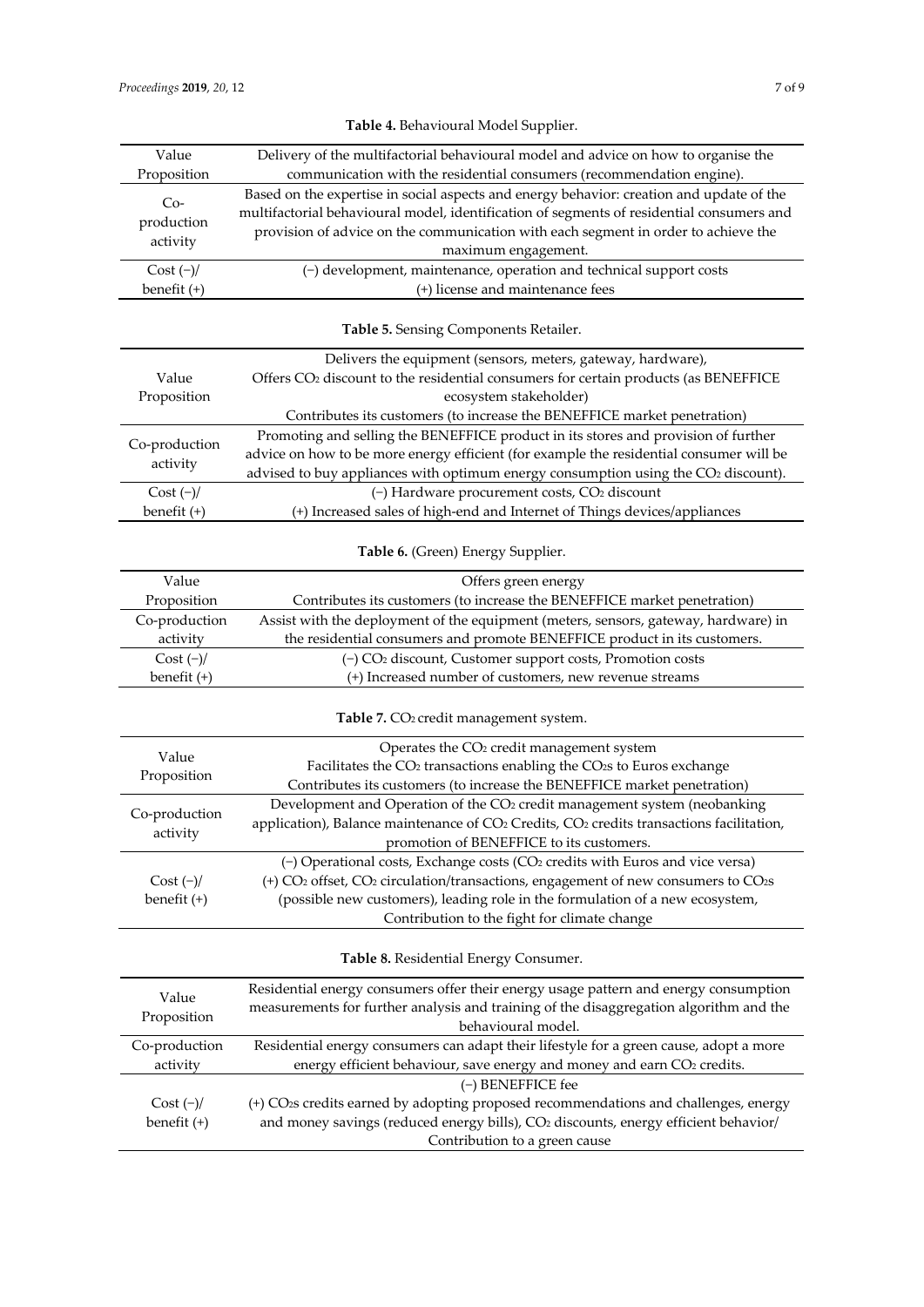This is an indicative theoretical ecosystem, which in reality does not have to include all actors for a specific service. The roles can be played by other actors or some of them can be removed, during the actual development of the use cases. This analysis demonstrates the potential market opportunities for each partner that drive the BENEFFICE ecosystem establishment. In addition further exploitation opportunities and the possible involvement of other stakeholders (industry, policy makers and market catalysts in general) will be explored.

#### **5. Conclusions**

BENEFFICE integrates a revolutionary perspective to the stimulation of Energy Efficient (EE) behavior, based on CCO2 digital currency and addresses existing drawbacks in EE adoption. Monetary innovation is known to be a powerful tool for behavioural change which BENEFFICE adopts to affect human choices in terms of energy efficiency. Consumers are either unsure or just do not perceive the outcomes of energy-efficient behaviour as having real positive effects on them. BENEFFICE framework may favour the desired choice by creating an impression of advantage and certainty, raising its attractiveness and engaging more people to it. Energy efficient behaviour is sustainable in the long term, as a neutral stimulus can acquire a reinforcement value through an association with a primary reinforcer  $-$  e.g. exchange with real goods or real currency  $-$  and can change behaviours even after the primary reinforcer is removed.

Finally, the BENEFFICE service-oriented ecosystem stimulates the supply of and demand for the digital currency from the perspective of an entire ecosystem comprising diverse end users and service suppliers. It builds on technological innovation that creates new opportunities for progress on efficiency. Digitalization, disaggregation and energy savings are considered to provide a significant impact on the energy sector and energy efficiency is emerging as a key arena for innovation. BENEFFICE ecosystem is built to create exciting new opportunities for integrated solutions where efficiency and renewable energy work together to deliver clean energy outcomes at the lowest cost.

**Author Contributions:** conceptualization, A.G., A.M, N.M., Z.P., E.P., T.N.M. and J.-L.B.; methodology, A.G., A.M., N.M., Z.P. E.P. and T.N.M; software, N.M., Z.P. and E.P.; data curation, Z.P. and E.P.; writing—original draft preparation, A.G. and A.M.; writing—review and editing, A.G. and A.M.; supervision, A.G.; project administration, A.G.; consulting, N.D., T.N.M., K.K. and J.-L.B.

**Funding:** This project has received funding from the European Union's Horizon 2020 research and innovation programme under grant agreement No 768774.

**Conflicts of Interest:** The authors declare no conflict of interest.

### **References**

- 1. Gillingham, K.; Rapson, D.; Wagner, G. The rebound effect and energy efficiency policy. *Rev. Environ. Economics Policy* **2016**, *10*, 68–88.
- 2. Vivanco, D.F.; Kemp, R.; Van Der Voet, E. How to deal with the rebound effect? A policy-oriented approach. *Energy Policy* **2016**, *94*, 114–125.
- 3. European Comission website. Available online: https://ec.europa.eu/clima/policies/international/negotiations/ paris/index\_en.htm (accessed on 24 April 2019).
- 4. Rogelj, J.; Elzen, M.D.; Höhne, N.; Fransen, T.; Fekete, H.; Winkler, H.; Schaeffer, R.; Sha, F.; Riahi, K.; Meinshausen, M. Paris Agreement climate proposals need a boost to keep warming well below 2 °C. *Nature* **2016**, *534*, 631–639.
- 5. European Comission website, COM (2013) 7243 final. Available online: https://ec.europa.eu/energy/sites/ener/ files/documents/com\_2013\_public\_intervention\_en.pdf (accessed on 24 April 2019).
- 6. Yu, Z.; Fung, B.C.M.; Haghighat, F.; Yoshino, H.; Morofsky, E. A systematic procedure to study the influence of occupant behaviour on building energy consumption. *Energy Build.* **2011**, *43*, 1409–1417.
- 7. European Comission website, COM (2016)51 final. Available online: https://ec.europa.eu/transparency/ regdoc/rep/1/2016/EN/1-2016-51-EN-F1-1.PDF (accessed on 24 April 2019).